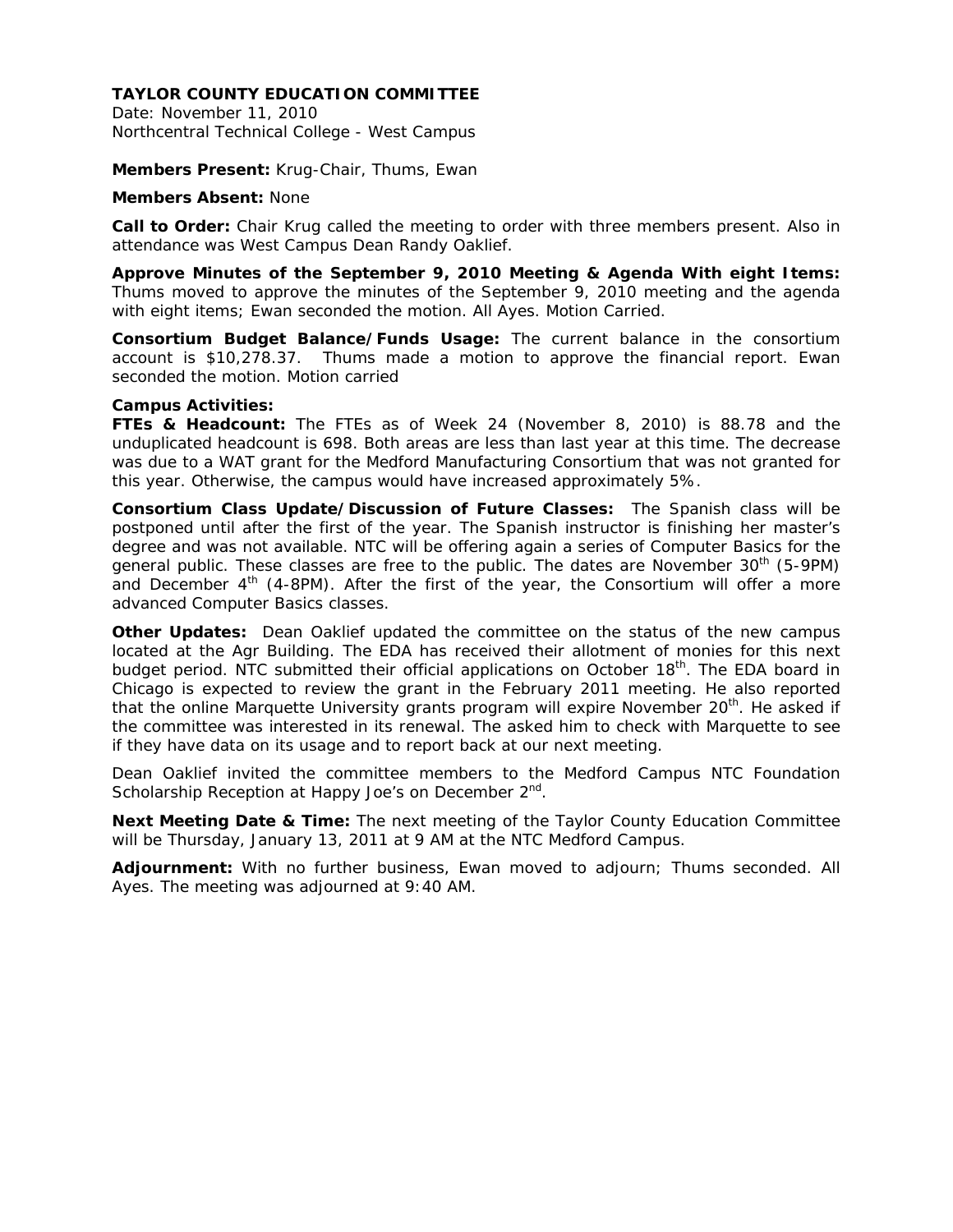Date: September 16, 2010 Northcentral Technical College - West Campus

**Members Present:** Krug-Chair, Thums, Ewan

#### **Members Absent:** None

**Call to Order:** Chair Krug called the meeting to order with three members present. Also in attendance was West Campus Dean Randy Oaklief.

**Approve Minutes of the May 13, 2010 Meeting & Agenda With nine Items:** Thums moved to approve the minutes of the May 13, 2010 meeting and the agenda with nine items; Krug seconded the motion. All Ayes. Motion Carried.

**Consortium Budget Balance/Funds Usage:** The current balance in the consortium account is \$10,278.37. Thums made a motion to approve the financial report. Ewan seconded the motion. Motion carried

### **Campus Activities:**

**FTEs & Headcount:** The FTEs as of Week 16 (September 13, 2010) is 84.32 which is 2.2% higher than last year at this time. The unduplicated head count was 587 which is 8.7% less than last year at this time. The dislocated worker count is significantly less than a year ago and has affect the FTE count and head count.

### **Consortium Class Update/Discussion of Future Classes:**

The Conventional Spanish class is on hold. The instructor took a leave of absence for the summer. The class should be held this fall. Oaklief will investigate having more basic computer classes as well as a basic Quickbooks class for the family. He will report back to the committee at the next meeting.

**Other Updates:** Thums made a motion that the committee will forego receiving the yearly allotment of monies from the County for 2010 as these funds were unnecessary at this time. The motion was seconded by Ewan and passed with unanimous approval.

Oaklief updated the group on recent campus activities. NTC has added Human Services, Logistics and Supply Chain Mgt classes at the Medford Campus. He also updated the committee on the EDA funds status. The EDA still has not received funds from Congress. He also demonstrated the use of IPADs. The College is investigating their use in class work. The future agendas will be emailed to Bruce Strama for posting as well as the minutes to be emailed to Nancy Dassow for posting on the County website. Oaklief handed out the new student class catalog as well as the new marketing brochure on the Medford Campus. He discussed and invited the committee to the September  $28<sup>th</sup>$  open house at the Campus. Notices will be sent soon. NTC's new driving simulator will be on display at the open house. Krugs informed the committee that the group that used to raise money for NTC scholarships called him asking for a meeting to discuss their future. It was decided that the proper place for this call was the NTC Foundation. Oaklief gave Krug the contact information.

**Next Meeting Date & Time:** The next meeting of the Taylor County Education Committee will be Thursday, November 11, 2010 at 9 AM at the NTC Medford Campus.

**Adjournment:** With no further business, Thums moved to adjourn; Ewan seconded. All Ayes. The meeting was adjourned at 10:15 AM.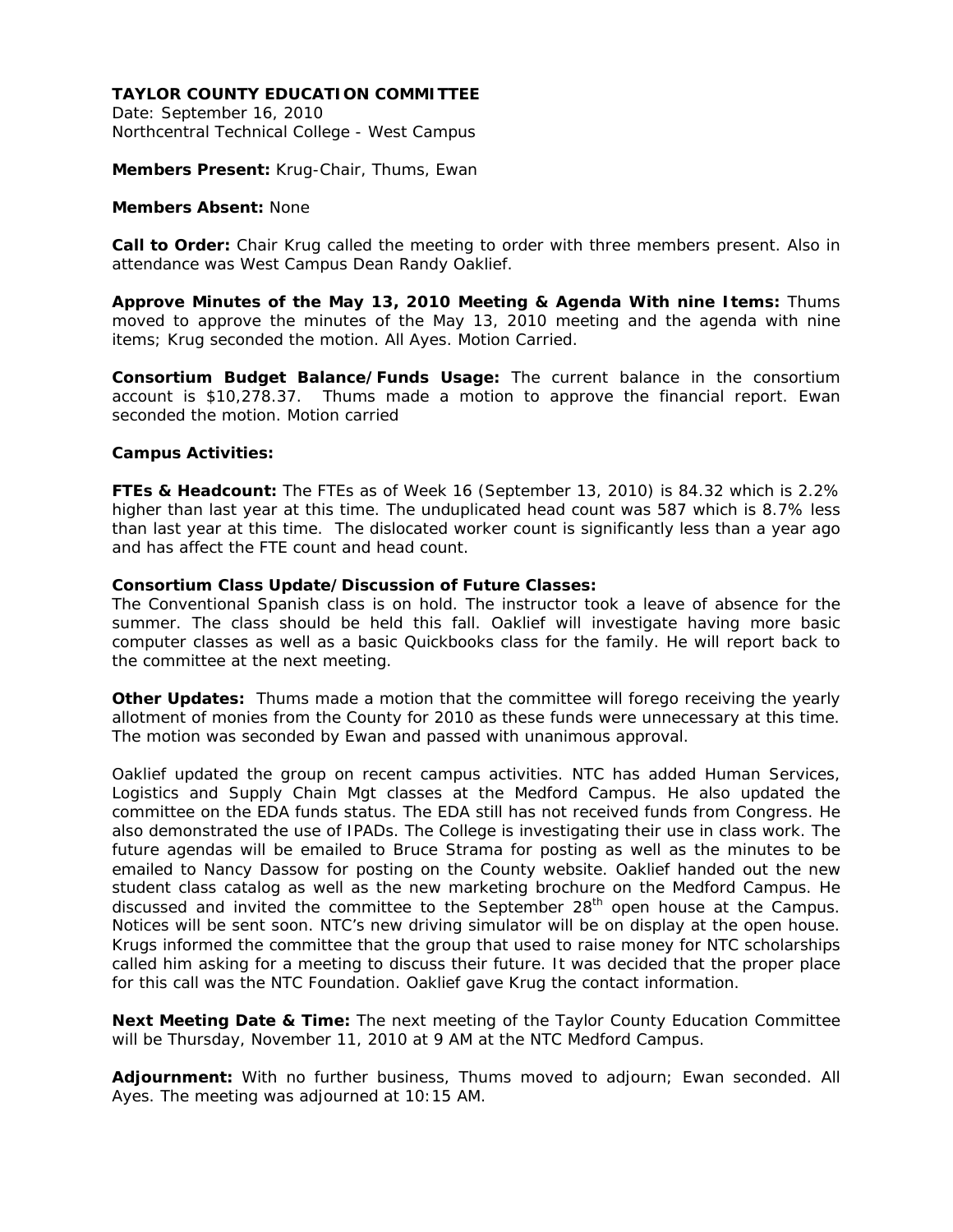May 13, 2010 9:00 AM Northcentral Technical College - West Campus

**Members Present:** Krug, Thums, Minter **Members Absent:** None

**Call to Order:** Vice Chair Krug called the meeting to order with two members present. Also in attendance was West Campus Dean Randy Oaklief.

**Approve Minutes of the March 11, 2010 Meeting & Agenda With eight Items:** Thums moved to approve the minutes of the March 11, 2010 meeting and the agenda with eight items; Minter seconded the motion. All Ayes. Motion Carried.

**Consortium Budget Balance/Funds Usage:** The current balance in the consortium account is \$9756.77. Minter made a motion to approve the financial report. Thums seconded the motion. Motion carried

### **Campus Activities:**

FTEs & Headcount: Dean Oaklief reported that the FTE count for the Medford Campus was 190.3 which is 45 FTEs ahead of last year (+31%). The headcount was down slightly at 1331 students (-5%).

**Consortium Class Update/Discussion of Future Classes:** The next set of classes that the committee will sponsor is Workplace Spanish for Seniors centering around informal conversation. The committee will support having the students pay \$30.00 and the committee picking up the rest of the costs for the instructor and the books. The class is projected to start in July. The summer FTEs were up 70%.

**Other Updates:** No other updates were given

**Next Meeting Date & Time:** It was decided that the future meeting of the Taylor County Education Committee will be called on need only with agreement by the Committee Chair. Future meetings will still be the second Tuesday of each month starting at 9 AM.

**Adjournment:** With no further business, Thums moved to adjourn; Minter seconded. All Ayes. The meeting was adjourned at 10:00 AM.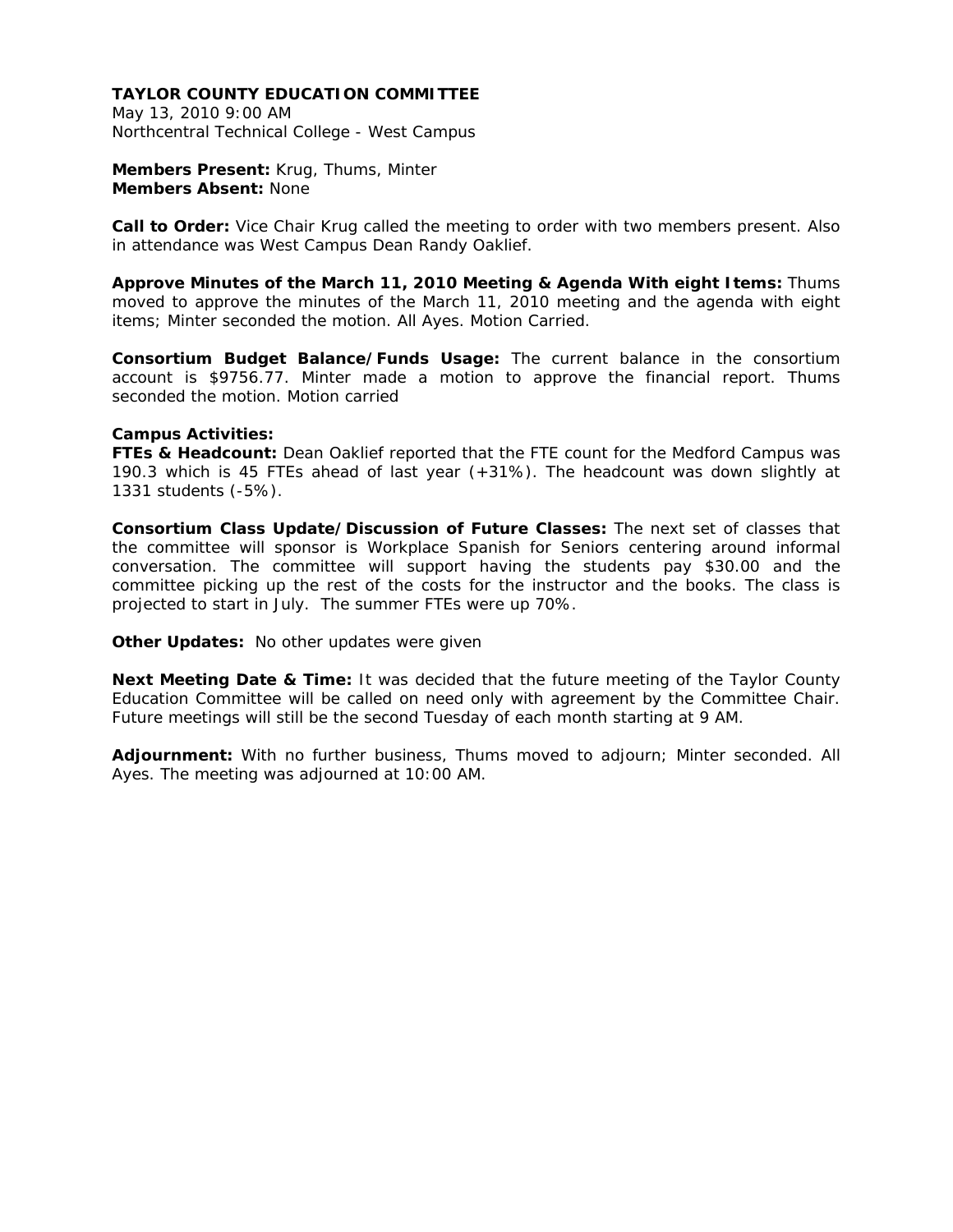March 11, 2010 9:00 AM Northcentral Technical College - West Campus

**Members Present:** Krug, Thums **Members Absent:** None

**Call to Order:** Vice Chair Krug called the meeting to order with two members present. Also in attendance was West Campus Dean Randy Oaklief.

**Approve Minutes of the February 11, 2010 Meeting & Agenda With eight Items:**  Thums moved to approve the minutes of the February 11, 2010 meeting and the agenda with eight items; Krug seconded the motion. All Ayes. Motion Carried.

**Consortium Budget Balance/Funds Usage:** The current balance in the consortium account is \$10,074.27 Thums approved to approve the financial report. Krug seconded the motion. Motion carried

#### **Campus Activities:**

FTEs & Headcount: Dean Oaklief reported that the FTE count for the Medford Campus was 175.9 which is 43 FTEs ahead of last year (+33%). The headcount was down slightly at 1203 students (-3.8%)

**Consortium Class Update/Discussion of Future Classes:** The next set of classes that the committee will sponsor is Workplace Spanish for Seniors centering around informal conversation. The committee will support having the students pay \$30.00 and the committee picking up the rest of the costs for the instructor and the books. The class is projected to start in July.

**Other Updates:** No other updates were given

**Next Meeting Date & Time:** The next meeting of the Taylor County Education Committee will be Thursday, May 13, 2010 at 9 AM.

**Adjournment:** With no further business, Thums moved to adjourn; Krug seconded. All Ayes. The meeting was adjourned at 10:00 AM.